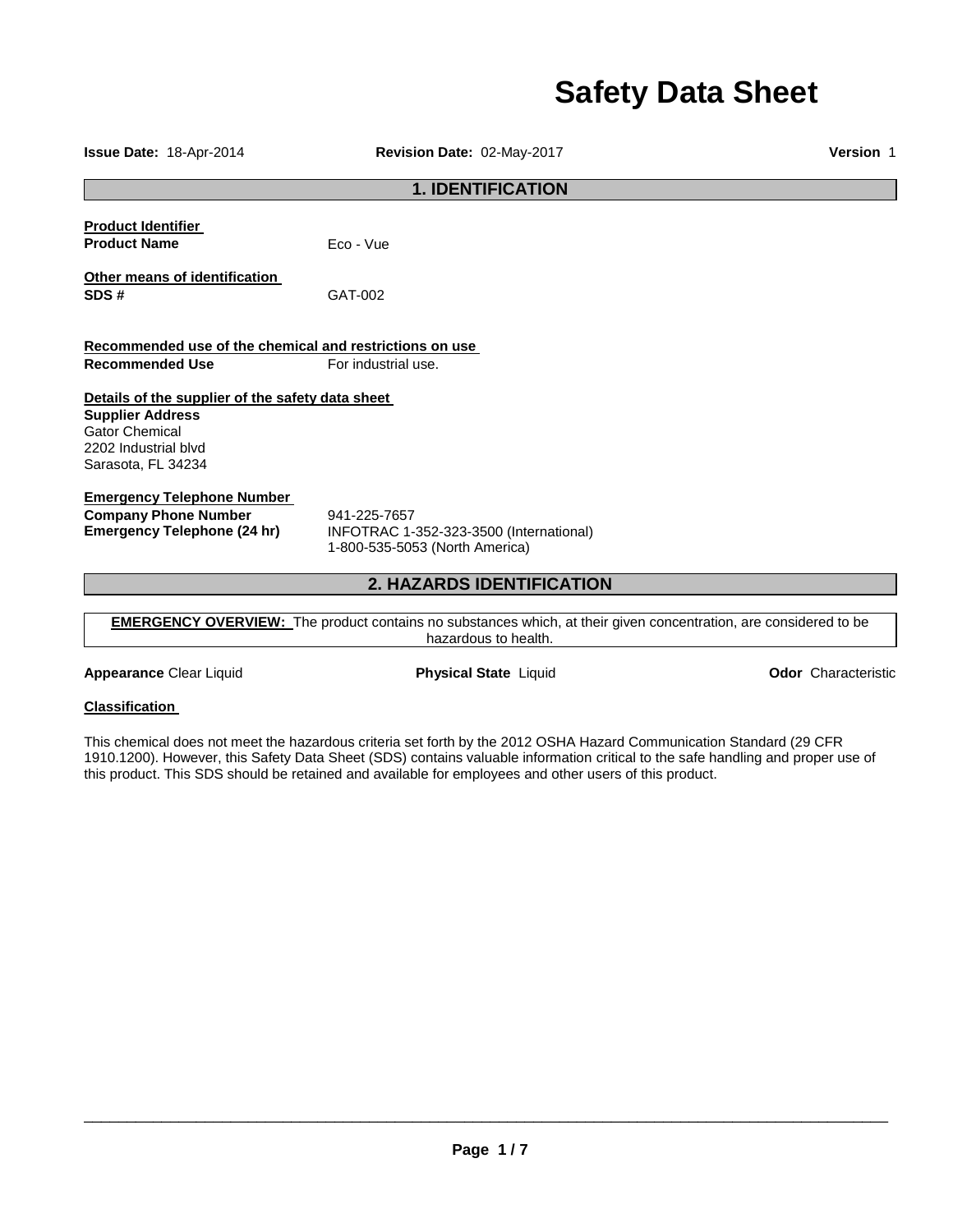# \_\_\_\_\_\_\_\_\_\_\_\_\_\_\_\_\_\_\_\_\_\_\_\_\_\_\_\_\_\_\_\_\_\_\_\_\_\_\_\_\_\_\_\_\_\_\_\_\_\_\_\_\_\_\_\_\_\_\_\_\_\_\_\_\_\_\_\_\_\_\_\_\_\_\_\_\_\_\_\_\_\_\_\_\_\_\_\_\_\_\_\_\_ **3. COMPOSITION/INFORMATION ON INGREDIENTS**

| <b>Chemical Name</b>                      | <b>CAS No</b> | Weight-% |
|-------------------------------------------|---------------|----------|
| H20                                       | 7732-18-5     |          |
| Dipropylene Glycol Monomethyl Ether (DPM) | 34590-94-8    |          |
| Methylglycinediacetic acid                | 164462-16-2   |          |
| Sodium dodecylbenzene sulfonate           | 68081-81-2    |          |

\*\*If Chemical Name/CAS No is "proprietary" and/or Weight-% is listed as a range, the specific chemical identity and/or percentage of composition has been withheld as a trade secret.\*\*

|                                            | <b>4. FIRST-AID MEASURES</b>                                                                                                                                         |
|--------------------------------------------|----------------------------------------------------------------------------------------------------------------------------------------------------------------------|
| <b>First Aid Measures</b>                  |                                                                                                                                                                      |
| <b>General Advice</b>                      | Provide this SDS to medical personnel for treatment.                                                                                                                 |
| <b>Eye Contact</b>                         | Remove contact lenses. Flush eyes with clear running water for 15 minutes while holding<br>eyelids open; if irritation persists, seek medical attention.             |
| <b>Skin Contact</b>                        | Remove contaminated clothing; wash affected area with soap and water; launder<br>contaminated clothing before reuse; if irritation persists, seek medical attention. |
| <b>Inhalation</b>                          | Remove affected person to fresh air; provide oxygen if breathing is difficult.                                                                                       |
| Ingestion                                  | Give two glasses of water for dilution; Do not induce vomiting; never give anything by<br>mouth to an unconscious person; seek medical attention.                    |
| <b>Most important symptoms and effects</b> |                                                                                                                                                                      |
| <b>Symptoms</b>                            | INHALATION: High concentrations are irritating to the respiratory tract; inhalation of mist<br>may cause headache, dizziness, nausea, vomiting and malaise.          |
|                                            | SKIN: Brief contact may cause slight irritation; prolonged contact may cause moderate<br>reddening, swelling and possible necrosis.                                  |
|                                            | EYES: Contact may cause irritation and pain associated with redness and swelling of the<br>conjunctiva.                                                              |
|                                            | INGESTION: Low order of toxicity; may cause headache, dizziness, diarrhea and general<br>weakness.                                                                   |
|                                            | Indication of any immediate medical attention and special treatment needed                                                                                           |
| <b>Notes to Physician</b>                  | Treat symptomatically.                                                                                                                                               |

# **5. FIRE-FIGHTING MEASURES**

## **Suitable Extinguishing Media**

Carbon dioxide, water, water fog, dry chemical, chemical foam.

**Unsuitable Extinguishing Media** Not determined.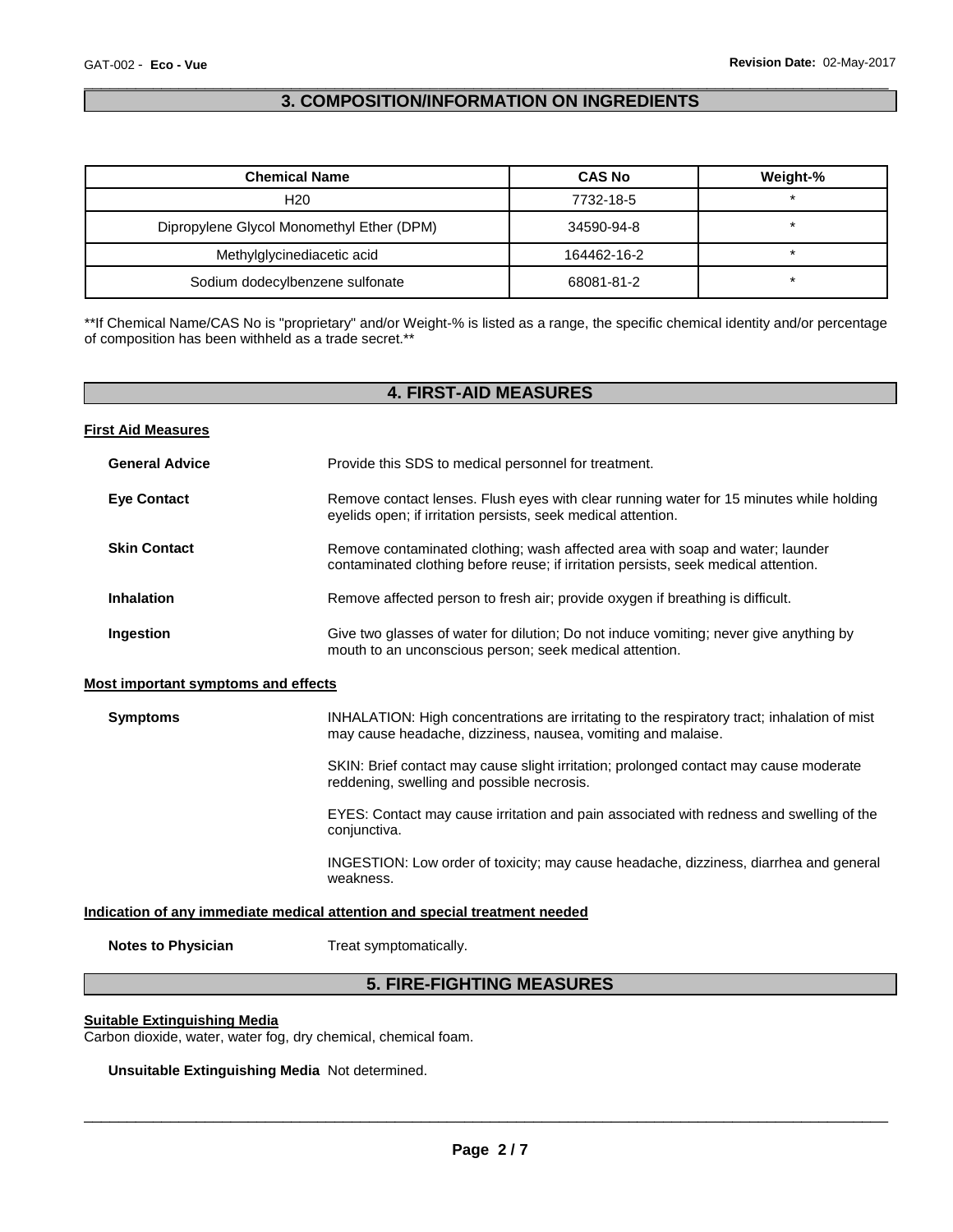#### \_\_\_\_\_\_\_\_\_\_\_\_\_\_\_\_\_\_\_\_\_\_\_\_\_\_\_\_\_\_\_\_\_\_\_\_\_\_\_\_\_\_\_\_\_\_\_\_\_\_\_\_\_\_\_\_\_\_\_\_\_\_\_\_\_\_\_\_\_\_\_\_\_\_\_\_\_\_\_\_\_\_\_\_\_\_\_\_\_\_\_\_\_ **Specific Hazards Arising from the Chemical**

Product is not flammable.

#### **Protective equipment and precautions for firefighters**

As in any fire, wear self-contained breathing apparatus pressure-demand, MSHA/NIOSH (approved or equivalent) and full protective gear. Keep containers cool with water spray to prevent container rupture due to steam buildup; floor will become slippery if material is released.

# **6. ACCIDENTAL RELEASE MEASURES**

#### **Personal precautions, protective equipment and emergency procedures**

| <b>Personal Precautions</b>                          | Use personal protective equipment as required.                                                                 |
|------------------------------------------------------|----------------------------------------------------------------------------------------------------------------|
| <b>Environmental Precautions</b>                     | See Section 12 for additional Ecological Information.                                                          |
| Methods and material for containment and cleaning up |                                                                                                                |
| <b>Methods for Containment</b>                       | Prevent further leakage or spillage if safe to do so. Soak up and contain spill with an<br>absorbent material. |

## **Methods for Clean-Up** Sweep up absorbed material and shovel into suitable containers for disposal.

# **7. HANDLING AND STORAGE**

#### **Precautions for safe handling**

**Advice on Safe Handling** Handle in accordance with good industrial hygiene and safety practice.

## **Conditions for safe storage, including any incompatibilities**

**Storage Conditions Keep containers tightly closed in a dry, cool and well-ventilated place.** 

**Incompatible Materials Strong oxidizers, Strong acids.** 

# **8. EXPOSURE CONTROLS/PERSONAL PROTECTION**

## **Exposure Guidelines**

| <b>Chemical Name</b>                | <b>ACGIH TLV</b> | <b>OSHA PEL</b>                      | <b>NIOSH IDLH</b>          |
|-------------------------------------|------------------|--------------------------------------|----------------------------|
| Dipropylene Glycol Monomethyl Ether | STEL: 150 ppm    | TWA: 100 ppm                         | IDLH: 600 ppm              |
| (DPM)                               | TWA: 100 ppm     | TWA: 600 mg/m <sup>3</sup>           | TWA: 100 ppm               |
| 34590-94-8                          |                  | (vacated) TWA: 100 ppm               | TWA: 600 mg/m <sup>3</sup> |
|                                     |                  | (vacated) TWA: $600 \text{ mg/m}^3$  | STEL: 150 ppm              |
|                                     |                  | (vacated) STEL: 150 ppm              | STEL: $900 \text{ mg/m}^3$ |
|                                     |                  | (vacated) STEL: $900 \text{ mg/m}^3$ |                            |
|                                     |                  | (vacated) S*                         |                            |
|                                     |                  |                                      |                            |

#### **Appropriate engineering controls**

**Engineering Controls Apply technical measures to comply with the occupational exposure limits.** 

#### **Individual protection measures, such as personal protective equipment**

| <b>Eye/Face Protection</b>      | Wear protective eyeglasses or chemical safety goggles.                                                                 |
|---------------------------------|------------------------------------------------------------------------------------------------------------------------|
| <b>Skin and Body Protection</b> | Neoprene or rubber gloves with cuffs: Coveralls, apron, or other equipment should be worn<br>to minimize skin contact. |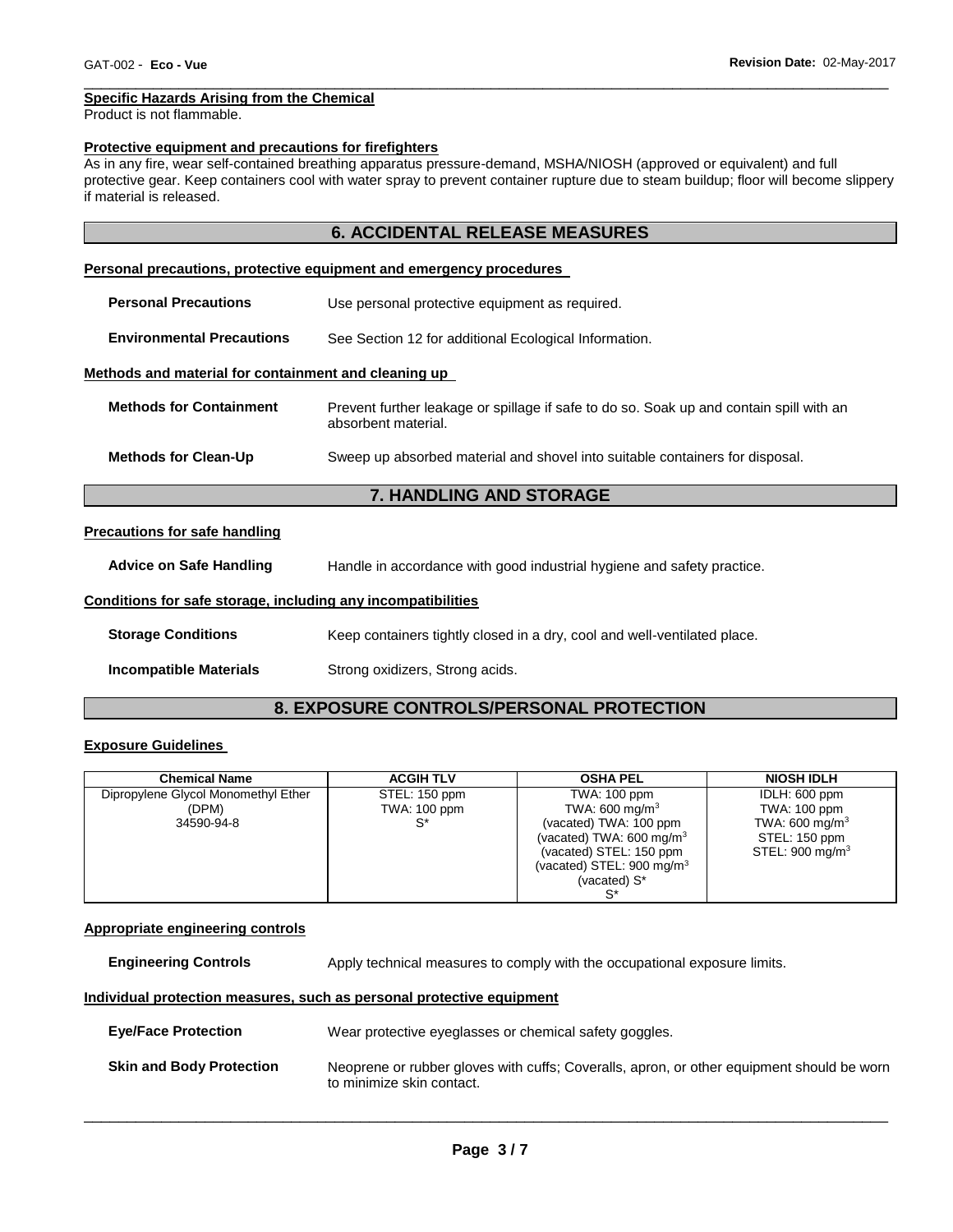**Respiratory Protection** Follow OSHA respirator regulations (29 CFR 1910.134) and, if necessary, wear a MSHA/NIOSH-approved respirator.

**General Hygiene Considerations** Handle in accordance with good industrial hygiene and safety practice.

# **9. PHYSICAL AND CHEMICAL PROPERTIES**

\_\_\_\_\_\_\_\_\_\_\_\_\_\_\_\_\_\_\_\_\_\_\_\_\_\_\_\_\_\_\_\_\_\_\_\_\_\_\_\_\_\_\_\_\_\_\_\_\_\_\_\_\_\_\_\_\_\_\_\_\_\_\_\_\_\_\_\_\_\_\_\_\_\_\_\_\_\_\_\_\_\_\_\_\_\_\_\_\_\_\_\_\_

#### **Information on basic physical and chemical properties**

| <b>Physical State</b><br>Appearance<br>Color                                                                                                                                                 | Liquid<br>Clear liquid<br>Clear                                                                                            | Odor<br><b>Odor Threshold</b> | Characteristic<br>Not determined |
|----------------------------------------------------------------------------------------------------------------------------------------------------------------------------------------------|----------------------------------------------------------------------------------------------------------------------------|-------------------------------|----------------------------------|
| <b>Property</b><br>рH<br><b>Melting Point/Freezing Point</b><br><b>Boiling Point/Boiling Range</b><br><b>Flash Point</b>                                                                     | Values<br>$7.0 - 8.0$<br>Not determined<br>100 °C / 212 °F<br>Not flammable                                                | Remarks • Method              |                                  |
| <b>Evaporation Rate</b><br><b>Flammability (Solid, Gas)</b><br><b>Upper Flammability Limits</b><br><b>Lower Flammability Limit</b>                                                           | $<$ 1<br>Not determined<br>Not determined<br>Not determined                                                                | (Water = 1)                   |                                  |
| <b>Vapor Pressure</b><br><b>Vapor Density</b><br><b>Specific Gravity</b><br><b>Water Solubility</b><br>Solubility in other solvents<br><b>Partition Coefficient</b>                          | 17 mm Hg @ 20 ° C<br>>1<br>1.013<br>Completely soluble<br>Not determined                                                   | $(Air=1)$<br>(1=Water)        |                                  |
| <b>Auto-ignition Temperature</b><br><b>Decomposition Temperature</b><br><b>Kinematic Viscosity</b><br><b>Dynamic Viscosity</b><br><b>Explosive Properties</b><br><b>Oxidizing Properties</b> | Not determined<br>Not determined<br>Not determined<br>Not determined<br>Not determined<br>Not determined<br>Not determined |                               |                                  |

# **10. STABILITY AND REACTIVITY**

## **Reactivity**

Not reactive under normal conditions.

#### **Chemical Stability**

Stable under recommended storage conditions.

#### **Possibility of Hazardous Reactions**

None under normal processing.

#### **Conditions to Avoid**

Extreme temperatures. Keep from freezing.

#### **Incompatible Materials**

Strong oxidizers, Strong acids.

#### **Hazardous Decomposition Products**

Carbon oxides.

# **11. TOXICOLOGICAL INFORMATION**

**Information on likely routes of exposure**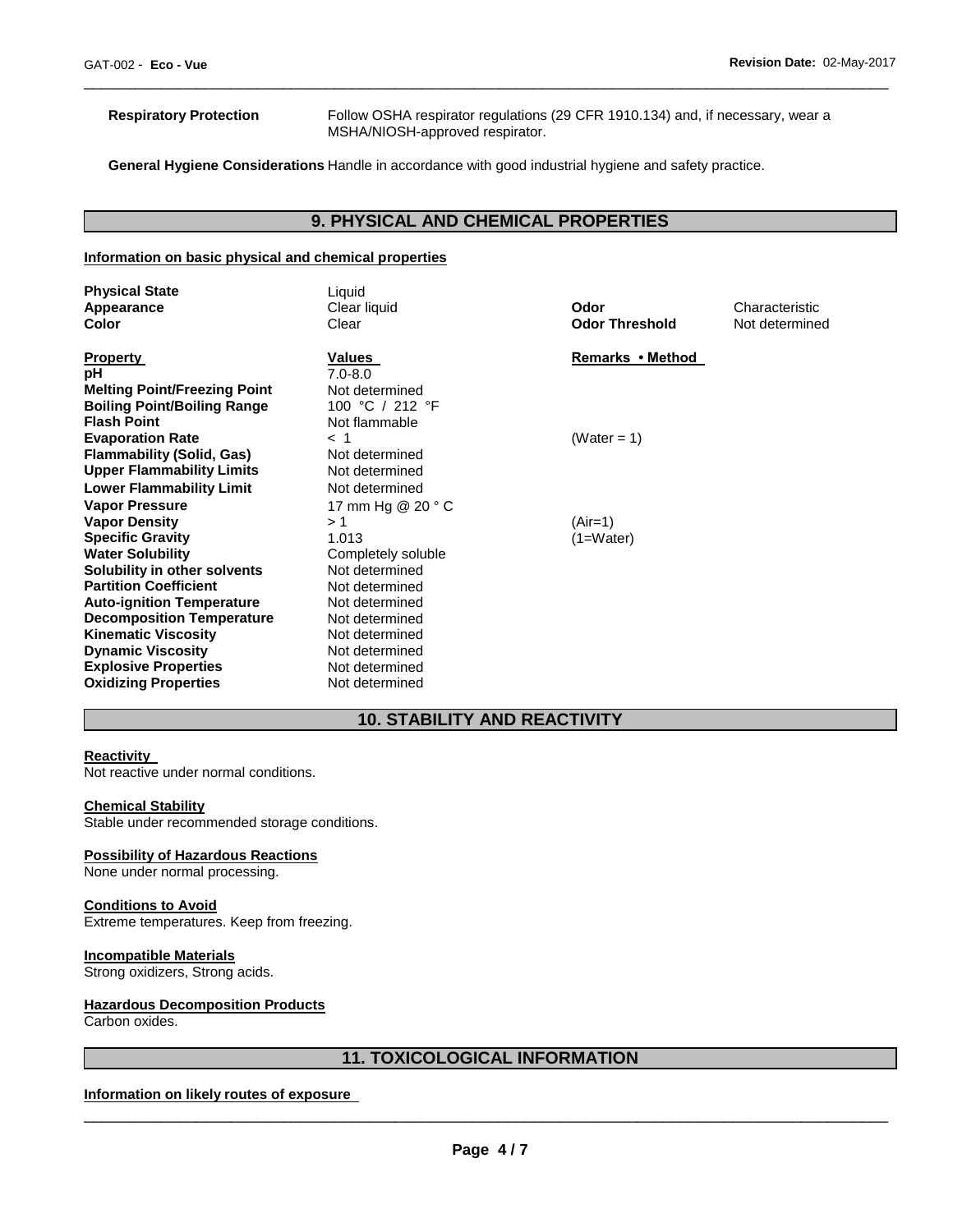# **Product Information**

| <b>Eye Contact</b>  | May cause temporary irritation on eye contact.  |
|---------------------|-------------------------------------------------|
| <b>Skin Contact</b> | May cause temporary irritation on skin contact. |
| <b>Inhalation</b>   | Avoid breathing vapors or mists.                |
|                     |                                                 |
| Ingestion           | Do not taste or swallow.                        |

## **Component Information**

| <b>Chemical Name</b>          | Oral LD50            | Dermal LD50                    | <b>Inhalation LC50</b> |
|-------------------------------|----------------------|--------------------------------|------------------------|
| Dipropylene Glycol Monomethyl | $=$ 5230 mg/kg (Rat) | ( Rabbit ˈ<br>$= 9500$ mg/kg ( |                        |
| Ether (DPM)                   |                      |                                |                        |
| 34590-94-8                    |                      |                                |                        |

\_\_\_\_\_\_\_\_\_\_\_\_\_\_\_\_\_\_\_\_\_\_\_\_\_\_\_\_\_\_\_\_\_\_\_\_\_\_\_\_\_\_\_\_\_\_\_\_\_\_\_\_\_\_\_\_\_\_\_\_\_\_\_\_\_\_\_\_\_\_\_\_\_\_\_\_\_\_\_\_\_\_\_\_\_\_\_\_\_\_\_\_\_

# **Information on physical, chemical and toxicological effects**

**Symptoms** Please see section 4 of this SDS for symptoms.

#### **Delayed and immediate effects as well as chronic effects from short and long-term exposure**

| Carcinogenicity | This product does not contain any carcinogens or potential carcinogens as listed by OSHA, |
|-----------------|-------------------------------------------------------------------------------------------|
|                 | IARC or NTP.                                                                              |

# **Numerical measures of toxicity**

Not determined

# **12. ECOLOGICAL INFORMATION**

## **Ecotoxicity**

An environmental hazard cannot be excluded in the event of unprofessional handling or disposal.

## **Component Information**

| <b>Chemical Name</b>   | Algae/aguatic plants | Fish.                     | <b>Toxicity to</b><br>microorganisms | Crustacea                |
|------------------------|----------------------|---------------------------|--------------------------------------|--------------------------|
| Dipropylene Glycol     |                      | 10000: 96 h Pimephales    |                                      | 1919: 48 h Daphnia magna |
| Monomethyl Ether (DPM) |                      | promelas mg/L LC50 static |                                      | ma/L LC50                |
| 34590-94-8             |                      |                           |                                      |                          |

## **Persistence/Degradability**

Not determined.

#### **Bioaccumulation**

Not determined.

# **Mobility**

| <b>Chemical Name</b>                      | <b>Partition Coefficient</b> |
|-------------------------------------------|------------------------------|
| Dipropylene Glycol Monomethyl Ether (DPM) | 0.064                        |
| 34590-94-8                                |                              |

# **Other Adverse Effects**

Not determined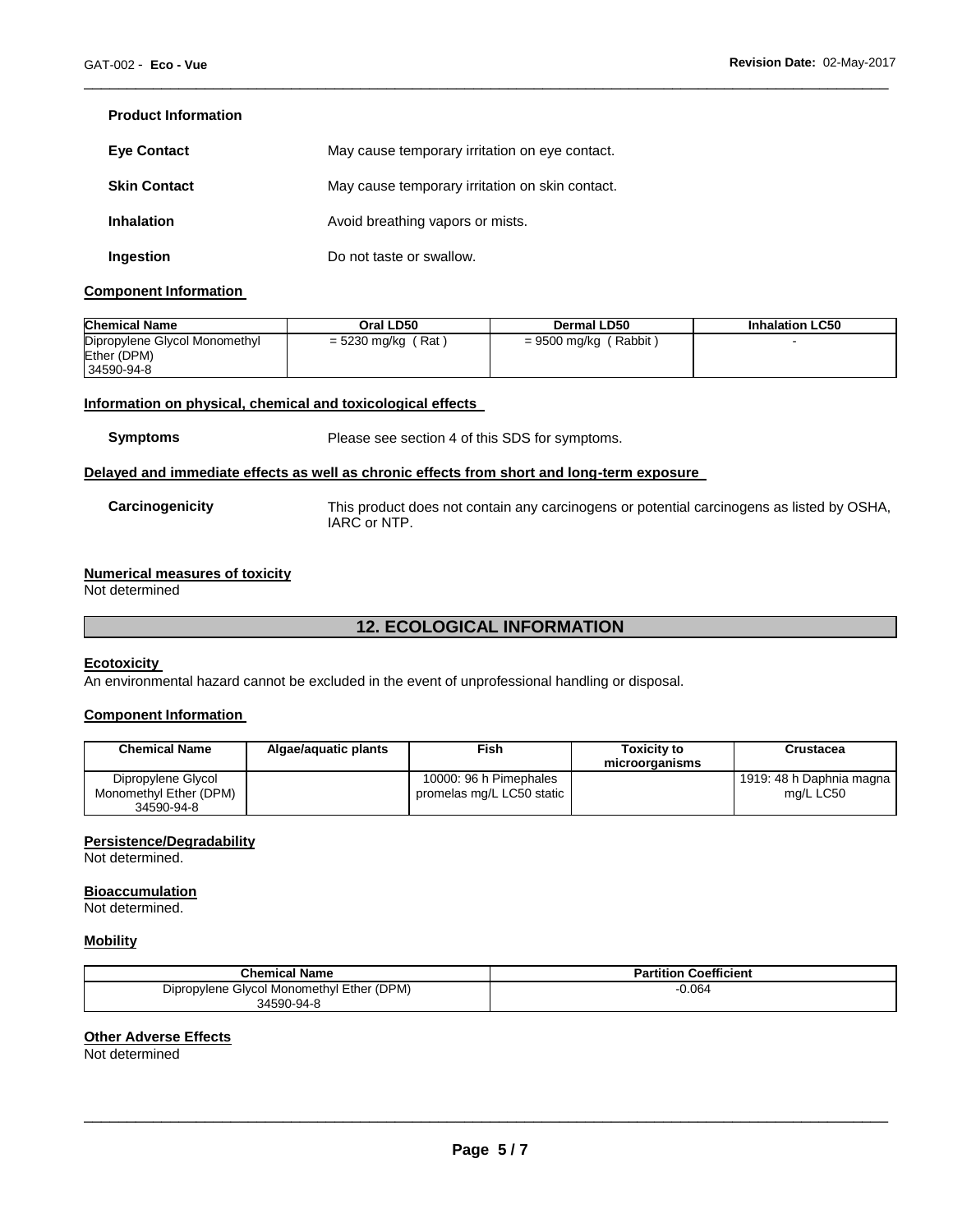# **13. DISPOSAL CONSIDERATIONS**

\_\_\_\_\_\_\_\_\_\_\_\_\_\_\_\_\_\_\_\_\_\_\_\_\_\_\_\_\_\_\_\_\_\_\_\_\_\_\_\_\_\_\_\_\_\_\_\_\_\_\_\_\_\_\_\_\_\_\_\_\_\_\_\_\_\_\_\_\_\_\_\_\_\_\_\_\_\_\_\_\_\_\_\_\_\_\_\_\_\_\_\_\_

## **Waste Treatment Methods**

| <b>Disposal of Wastes</b>     | Disposal should be in accordance with applicable regional, national and local laws and<br>regulations. |
|-------------------------------|--------------------------------------------------------------------------------------------------------|
| <b>Contaminated Packaging</b> | Disposal should be in accordance with applicable regional, national and local laws and<br>regulations. |

# **14. TRANSPORT INFORMATION**

| <b>Note</b> | Please see current shipping paper for most up to date shipping information, including<br>exemptions and special circumstances. |
|-------------|--------------------------------------------------------------------------------------------------------------------------------|
| <u>DOT</u>  | Not regulated                                                                                                                  |
| <u>IATA</u> | Not regulated                                                                                                                  |
| <u>IMDG</u> | Not regulated                                                                                                                  |

# **15. REGULATORY INFORMATION**

#### **International Inventories**

Not determined

#### **Legend:**

*TSCA - United States Toxic Substances Control Act Section 8(b) Inventory* 

*DSL/NDSL - Canadian Domestic Substances List/Non-Domestic Substances List* 

*EINECS/ELINCS - European Inventory of Existing Chemical Substances/European List of Notified Chemical Substances* 

*ENCS - Japan Existing and New Chemical Substances* 

*IECSC - China Inventory of Existing Chemical Substances* 

*KECL - Korean Existing and Evaluated Chemical Substances* 

*PICCS - Philippines Inventory of Chemicals and Chemical Substances* 

## **US Federal Regulations**

# **SARA 313**

| <b>Chemical Name</b>                                            | CAS No     | Weight-% | <b>SARA</b><br>242<br><b>Threshold</b><br>- 313<br>Values % |
|-----------------------------------------------------------------|------------|----------|-------------------------------------------------------------|
| Dipropylene<br>I Monomethyl Ether (DPM)<br>34590-94-8<br>Givcol | 34590-94-8 | 10-30    | .                                                           |

# **US State Regulations**